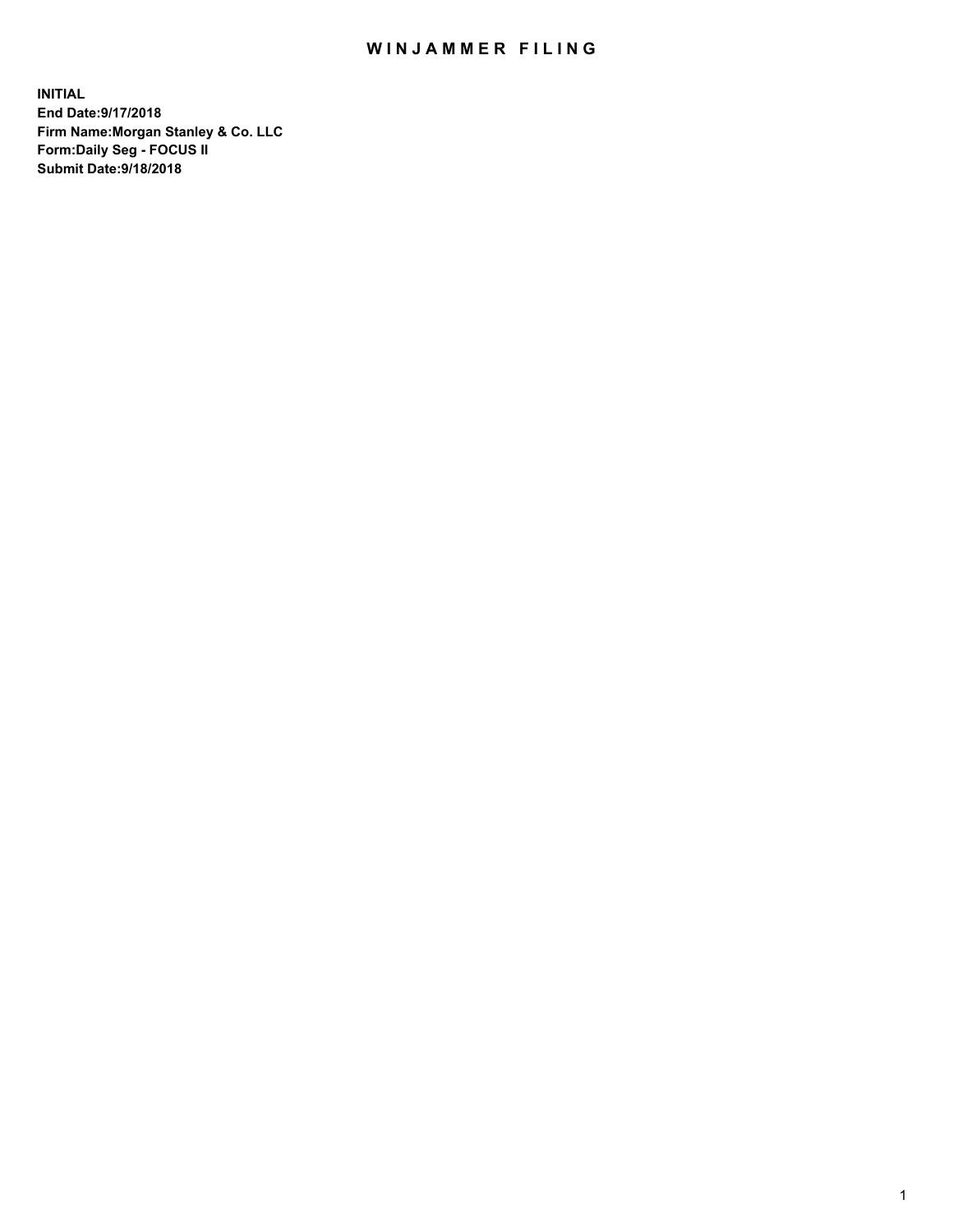**INITIAL End Date:9/17/2018 Firm Name:Morgan Stanley & Co. LLC Form:Daily Seg - FOCUS II Submit Date:9/18/2018 Daily Segregation - Cover Page**

| Name of Company                                                                                                                                                                                                                                                                                                                | Morgan Stanley & Co. LLC                               |
|--------------------------------------------------------------------------------------------------------------------------------------------------------------------------------------------------------------------------------------------------------------------------------------------------------------------------------|--------------------------------------------------------|
| <b>Contact Name</b>                                                                                                                                                                                                                                                                                                            | <b>Ikram Shah</b>                                      |
| <b>Contact Phone Number</b>                                                                                                                                                                                                                                                                                                    | 212-276-0963                                           |
| <b>Contact Email Address</b>                                                                                                                                                                                                                                                                                                   | lkram.shah@morganstanley.com                           |
| FCM's Customer Segregated Funds Residual Interest Target (choose one):<br>a. Minimum dollar amount: ; or<br>b. Minimum percentage of customer segregated funds required:% ; or<br>c. Dollar amount range between: and; or<br>d. Percentage range of customer segregated funds required between:% and%.                         | 280,000,000<br><u>0</u><br><u>0 0</u><br>0 Q           |
| FCM's Customer Secured Amount Funds Residual Interest Target (choose one):<br>a. Minimum dollar amount: ; or<br>b. Minimum percentage of customer secured funds required:%; or<br>c. Dollar amount range between: and; or<br>d. Percentage range of customer secured funds required between:% and%.                            | 140,000,000<br><u>0</u><br><u>00</u><br>0 <sub>0</sub> |
| FCM's Cleared Swaps Customer Collateral Residual Interest Target (choose one):<br>a. Minimum dollar amount: ; or<br>b. Minimum percentage of cleared swaps customer collateral required:% ; or<br>c. Dollar amount range between: and; or<br>d. Percentage range of cleared swaps customer collateral required between:% and%. | 92,000,000<br><u>0</u><br><u>00</u><br>0 <sup>0</sup>  |

Attach supporting documents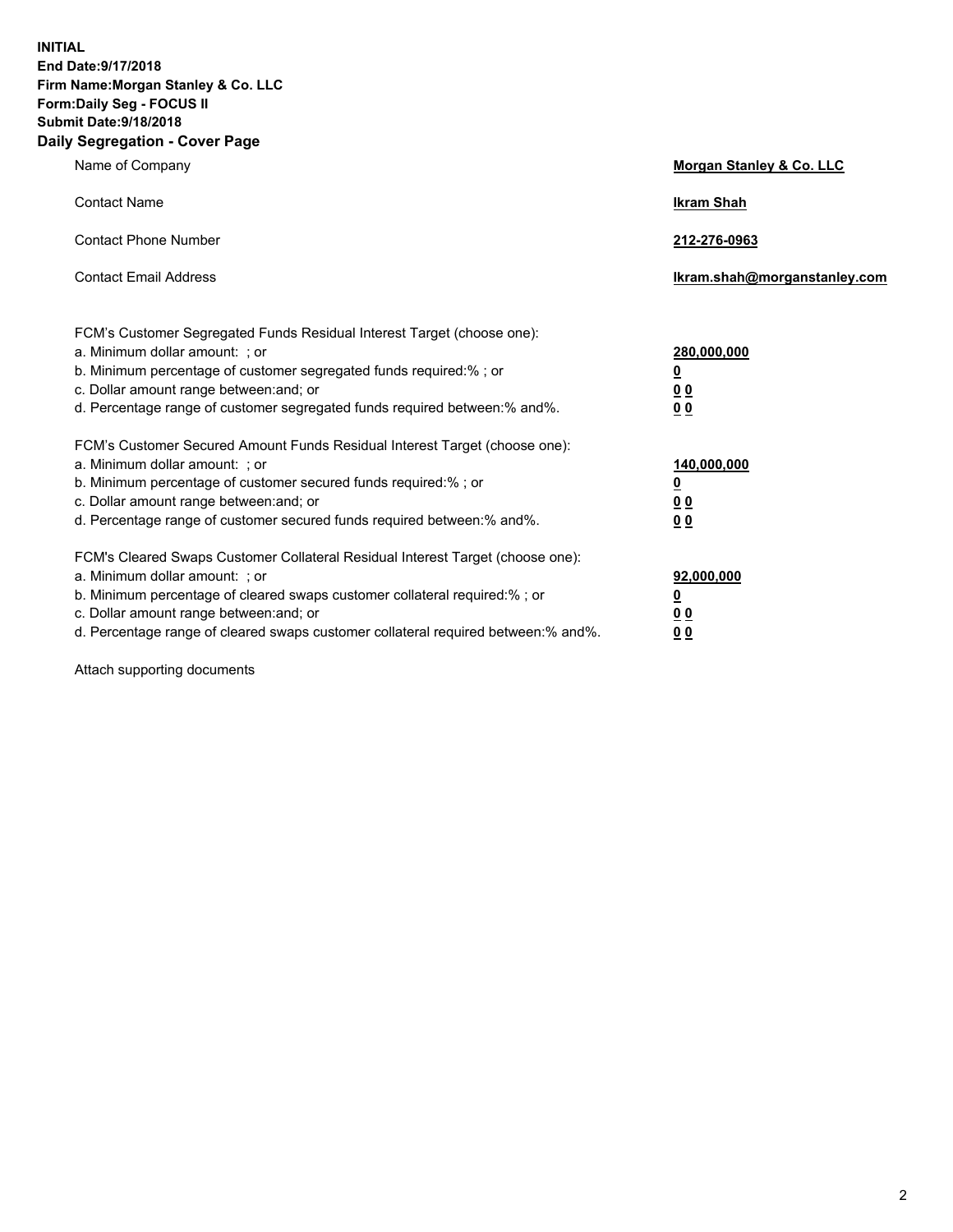## **INITIAL End Date:9/17/2018 Firm Name:Morgan Stanley & Co. LLC Form:Daily Seg - FOCUS II Submit Date:9/18/2018 Daily Segregation - Secured Amounts**

Foreign Futures and Foreign Options Secured Amounts Amount required to be set aside pursuant to law, rule or regulation of a foreign government or a rule of a self-regulatory organization authorized thereunder **0** [7305] 1. Net ledger balance - Foreign Futures and Foreign Option Trading - All Customers A. Cash **3,535,303,183** [7315] B. Securities (at market) **2,395,626,078** [7317] 2. Net unrealized profit (loss) in open futures contracts traded on a foreign board of trade **-645,676,389** [7325] 3. Exchange traded options a. Market value of open option contracts purchased on a foreign board of trade **27,585,106** [7335] b. Market value of open contracts granted (sold) on a foreign board of trade **-25,779,225** [7337] 4. Net equity (deficit) (add lines 1. 2. and 3.) **5,287,058,753** [7345] 5. Account liquidating to a deficit and account with a debit balances - gross amount **284,504,903** [7351] Less: amount offset by customer owned securities **-283,719,114** [7352] **785,789** [7354] 6. Amount required to be set aside as the secured amount - Net Liquidating Equity Method (add lines 4 and 5) **5,287,844,542** [7355] 7. Greater of amount required to be set aside pursuant to foreign jurisdiction (above) or line 6. **5,287,844,542** [7360] FUNDS DEPOSITED IN SEPARATE REGULATION 30.7 ACCOUNTS 1. Cash in banks A. Banks located in the United States **407,707,149** [7500] B. Other banks qualified under Regulation 30.7 **846,461,655** [7520] **1,254,168,804** [7530] 2. Securities A. In safekeeping with banks located in the United States **62,830,311** [7540] B. In safekeeping with other banks qualified under Regulation 30.7 **0** [7560] **62,830,311** [7570] 3. Equities with registered futures commission merchants A. Cash **7,351,446** [7580] B. Securities **0** [7590] C. Unrealized gain (loss) on open futures contracts **273,272** [7600] D. Value of long option contracts **0** [7610] E. Value of short option contracts **0** [7615] **7,624,718** [7620] 4. Amounts held by clearing organizations of foreign boards of trade A. Cash **0** [7640] B. Securities **0** [7650] C. Amount due to (from) clearing organization - daily variation **0** [7660] D. Value of long option contracts **0** [7670] E. Value of short option contracts **0** [7675] **0** [7680] 5. Amounts held by members of foreign boards of trade A. Cash **2,465,463,078** [7700] B. Securities **2,332,795,767** [7710] C. Unrealized gain (loss) on open futures contracts **-645,949,661** [7720] D. Value of long option contracts **27,585,106** [7730] E. Value of short option contracts **-25,779,225** [7735] **4,154,115,065** [7740] 6. Amounts with other depositories designated by a foreign board of trade **0** [7760] 7. Segregated funds on hand **0** [7765] 8. Total funds in separate section 30.7 accounts **5,478,738,898** [7770] 9. Excess (deficiency) Set Aside for Secured Amount (subtract line 7 Secured Statement **190,894,356** [7380]

- 
- 10. Management Target Amount for Excess funds in separate section 30.7 accounts **140,000,000** [7780]

Page 1 from Line 8)

11. Excess (deficiency) funds in separate 30.7 accounts over (under) Management Target **50,894,356** [7785]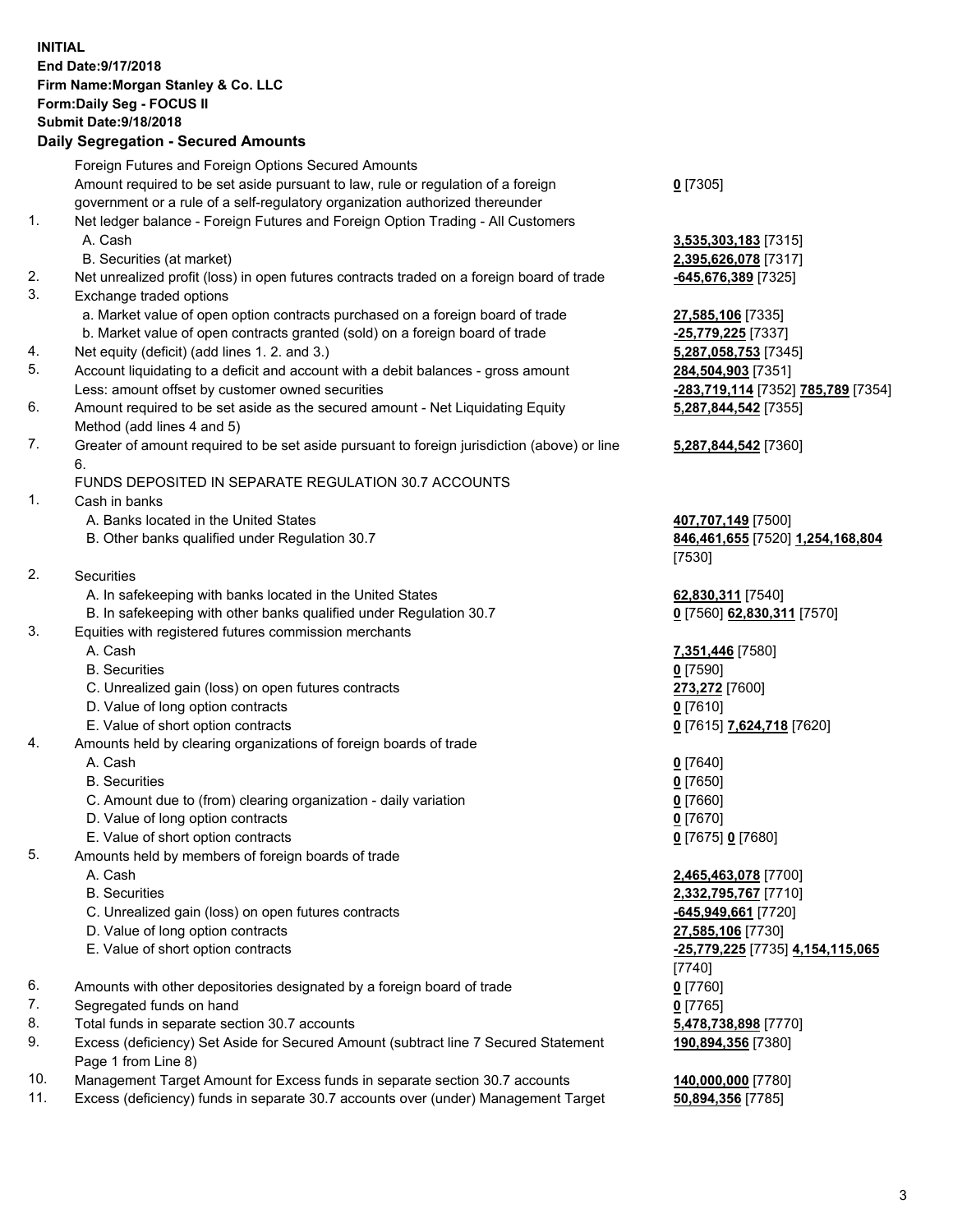**INITIAL End Date:9/17/2018 Firm Name:Morgan Stanley & Co. LLC Form:Daily Seg - FOCUS II Submit Date:9/18/2018 Daily Segregation - Segregation Statement** SEGREGATION REQUIREMENTS(Section 4d(2) of the CEAct) 1. Net ledger balance A. Cash **11,848,357,685** [7010] B. Securities (at market) **6,129,650,118** [7020] 2. Net unrealized profit (loss) in open futures contracts traded on a contract market **-1,235,205,659** [7030] 3. Exchange traded options A. Add market value of open option contracts purchased on a contract market **331,716,798** [7032] B. Deduct market value of open option contracts granted (sold) on a contract market **-454,839,028** [7033] 4. Net equity (deficit) (add lines 1, 2 and 3) **16,619,679,914** [7040] 5. Accounts liquidating to a deficit and accounts with debit balances - gross amount **450,845,872** [7045] Less: amount offset by customer securities **-448,547,834** [7047] **2,298,038** [7050] 6. Amount required to be segregated (add lines 4 and 5) **16,621,977,952** [7060] FUNDS IN SEGREGATED ACCOUNTS 7. Deposited in segregated funds bank accounts A. Cash **4,742,360,606** [7070] B. Securities representing investments of customers' funds (at market) **0** [7080] C. Securities held for particular customers or option customers in lieu of cash (at market) **720,418,467** [7090] 8. Margins on deposit with derivatives clearing organizations of contract markets A. Cash **6,392,304,999** [7100] B. Securities representing investments of customers' funds (at market) **0** [7110] C. Securities held for particular customers or option customers in lieu of cash (at market) **5,409,231,651** [7120] 9. Net settlement from (to) derivatives clearing organizations of contract markets **-192,788,491** [7130] 10. Exchange traded options A. Value of open long option contracts **331,716,798** [7132] B. Value of open short option contracts **-454,839,028** [7133] 11. Net equities with other FCMs A. Net liquidating equity **4,647,123** [7140] B. Securities representing investments of customers' funds (at market) **0** [7160] C. Securities held for particular customers or option customers in lieu of cash (at market) **0** [7170] 12. Segregated funds on hand **0** [7150] 13. Total amount in segregation (add lines 7 through 12) **16,953,052,125** [7180] 14. Excess (deficiency) funds in segregation (subtract line 6 from line 13) **331,074,173** [7190] 15. Management Target Amount for Excess funds in segregation **280,000,000** [7194]

16. Excess (deficiency) funds in segregation over (under) Management Target Amount Excess

**51,074,173** [7198]